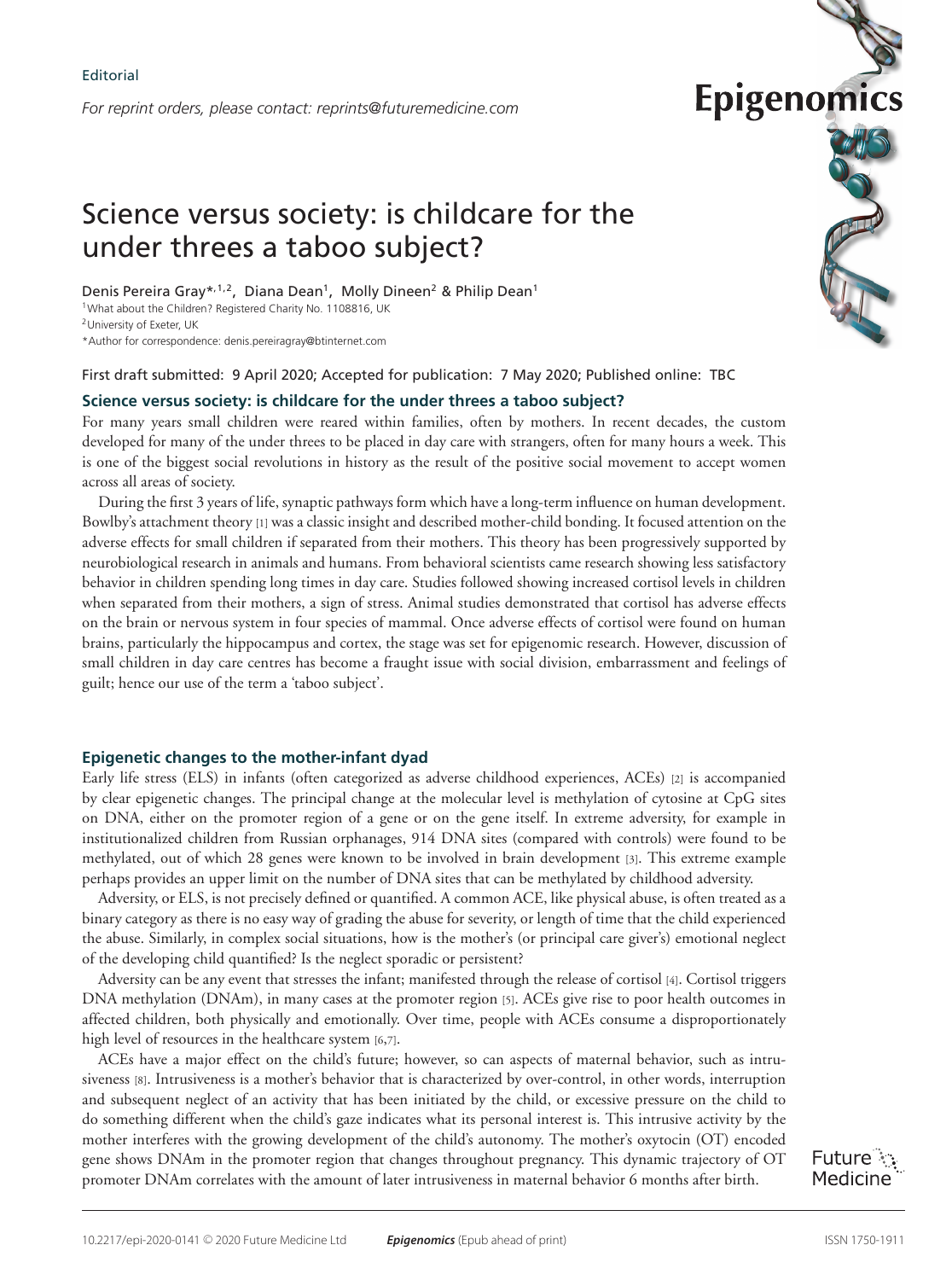A big question in group childcare, where there is no equivalent to the mother-infant dyad, is how to handle the corresponding form of intrusiveness, namely the imposition of conformity by the carers who prioritize group needs over the needs of the individual child.

In early infancy, the behavior of the mother decisively affects her developing child. The oxytocin receptor gene (OXTR) can be methylated at conserved regulatory sites (OXTRm) in both the mother and her child [9]. In infancy, the child shows a wide variation in OXTRm; in the corresponding period the mother exhibits a relatively stable frequency distribution of OXTRm. Bonding in the mother-infant dyad through maternal behavior is largely controlled by the hormone OT interacting with its OXTR. This relational dyad begins *in utero* and epigenetic changes start during pregnancy.

Higher levels of OXTRm lead to fewer OXTR in the child at 5 and 18 months after the child's birth. In free-play, experiments between the mother and her child it is possible, using multigroup path analyses, to quantify the level of engagement within the mother-child dyad. Maternal engagement with the child at 5 months predicts the change in infant OXTRm; the infant's gender showed no statistically significant effect [9]. At 18 months the OXTRm levels start to reflect the infant's temperament for example fearfulness, sadness, shyness, frustration and soothability.

Evidence is accumulating for the involvement of OXTR DNAm in social and emotional behavior such as, callous emotional traits in youth, rigid thinking in anorexia nervosa and affect regulation problems [10].

These discoveries suggest that the mother's quality of engagement with her child significantly affects her child's epigenome; her engagement influences important qualities in the child's future social development. The natural engagement between the mother and her child is a constant and long-term occupation with epigenomic consequences. This raises the question of whether out-of-home childcare, by strangers in a child's first 3 years, can match the multiple epigenomic needs of developing children.

## **Epigenomic associations for antisocial behavior**

Conduct problems (CP) in childhood can lead to antisocial behavior and perhaps crime in later life. Do they arise from ELS of the child, or is the propensity passed to the child at birth epigenomically? Cecil *et al.* [11] used DNAm information from cord blood at birth and trajectory data from the Avon Longitudinal Study of Parents and Children database. Seven candidate methylated genes, found in cord blood, were associated with CP. Out of these, three were linked to early onset CP. The authors stress that their findings are correlational; causation is not yet proved.

### **Intergenerational transmission**

The lasting impact of these epigenomic changes may stretch beyond the child's lifetime. From the 1990s it has been suggested that epigenomic changes resulting from stressful events could be passed onto future offspring [12].

It has been hypothesized that this inheritance enables populations to adapt to changing environments. Recently, a study of newborns of mothers who had experienced childhood trauma found significantly less cortical grey matter than in children of mothers who reported no childhood trauma [13]. In humans, the research may be confounded by social and cultural inheritance but inheriting the epigenetic effects of ELS must be considered a possibility. Perhaps this is a warning of unforeseen changes in the well-being of one generation being passed on to the next.

### **Possible impacts of the coronavirus pandemic**

In the coronavirus pandemic, families in lockdown will reduce parent-child separation hopefully reducing stress for the child. Living together will probably magnify existing relationships. Strong parent-child bonding may improve, but poor relationships may deteriorate further.

### **Conclusion**

Record numbers of mothers are working and children under three are spending longer in day care than ever before. Research in both the behavioral and molecular sciences suggests that separation of children under three from their mothers may have important adverse effects for some children [14]. These effects are physical and psychological and may be long lasting. The biggest implication for society is that stressed children could pass on, epigenomically, their altered genes to future generations. Is science now in conflict with the childcare customs of modern society?

We have identified around 1000 research reports, in different sciences spread over 30 years, that separating small children from their mothers has a variety of adverse effects. However, we have not identified a systematic review in any leading general medical journal and as far as we know, this is the first editorial on this topic. In our judgment,